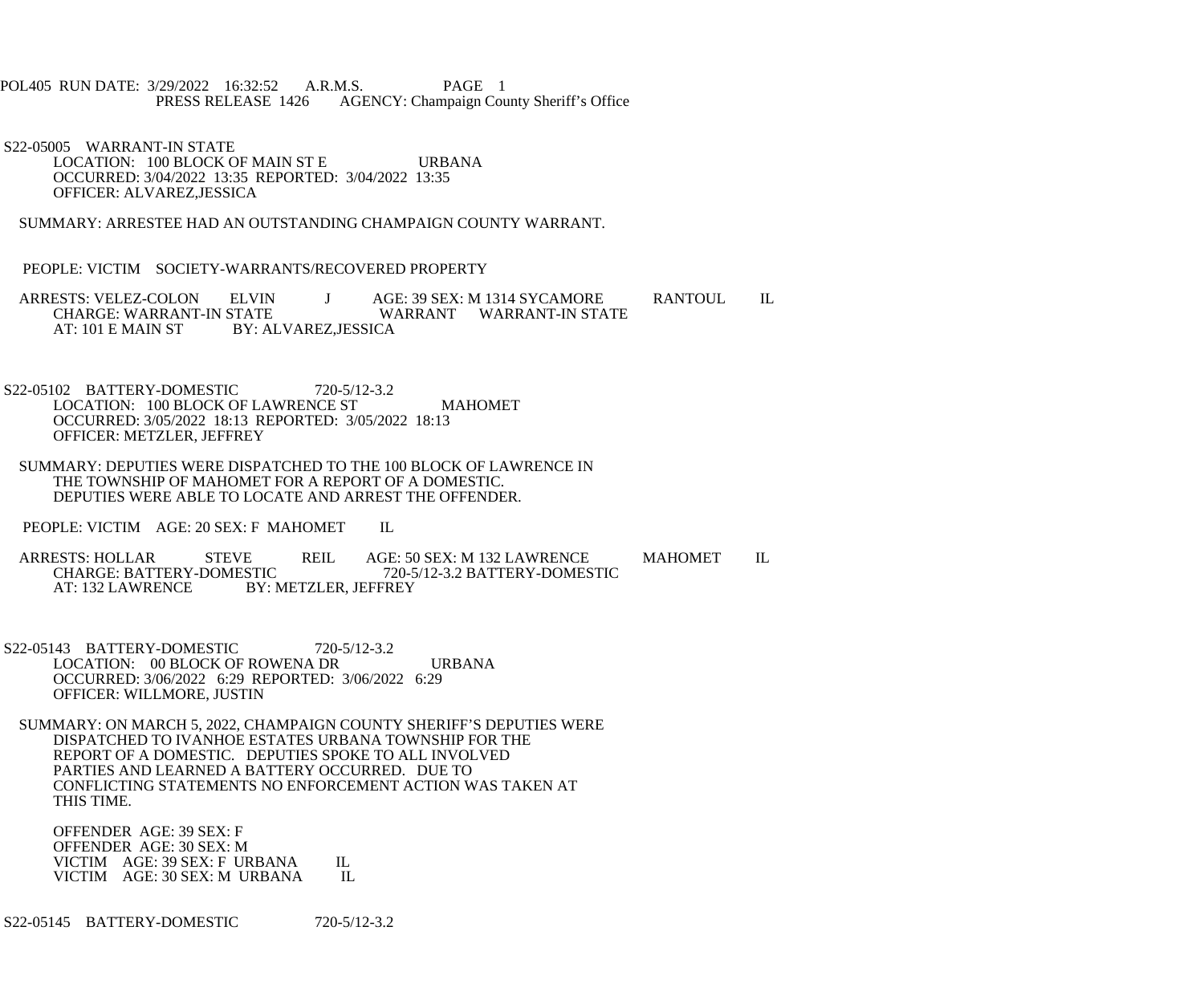- POL405 RUN DATE: 3/29/2022 16:32:52 A.R.M.S. PAGE 2 PRESS RELEASE 1426 AGENCY: Champaign County Sheriff's Office DOMESTIC-INTERFERENCE WITH REPORT 720-5/12-3.5 LOCATION: 100 BLOCK OF DEWEY ST URBANA OCCURRED: 3/06/2022 6:57 REPORTED: 3/06/2022 7:03 OFFICER: JAMES, ALEXANDER
	- SUMMARY: DEPUTIES WERE DISPATCHED FOR A DOMESTIC DISTURBANCE. AN ANONYMOUS CALLER DIALED 911 AND SAID HER NEIGHBOR WAS YELLING FOR HELP.
		- OFFENDER AGE: 38 SEX: M VICTIM AGE: 36 SEX: F URBANA IL
- S22-05165 LOST DRIVERS LICENSE/PLATE LOCATION: 500 BLOCK OF BUTTERCUP DR SAVOY OCCURRED: 3/06/2022 14:04 REPORTED: 3/06/2022 14:04 OFFICER: REIFSTECK, BRANDON
- SUMMARY: VICTIM LOST IL DRIVER'S LICENSE AT AN UNKNOWN LOCATION.
	- OFFENDER SEX: RACE: HEIGHT: 000 WEIGHT: 000 HAIR: EYES: VICTIM AGE: 49 SEX: M SAVOY IL
- S22-05189 HOME INVASION 720-5/19-6<br>MOB ACTION 720-5/25-1 MOB ACTION LOCATION: 100 BLOCK OF PRAIRIE ST W SIDNEY OCCURRED: 3/06/2022 12:30 REPORTED: 3/06/2022 20:51 OFFICER: BEARCE, JAROD
- SUMMARY: ON 03/06/2022 AT APPROXIMATELY 2053 HRS. CCSO DEPUTIES WERE DISPATCHED TO AN ADDRESS IN SAVOY, IL. FOR REPORT OF A POSSIBLE HOME INVASION THAT HAD OCCURRED EARLIER IN THE DAY AT AN ADDRESS IN SIDNEY, IL. ONE FEMALE WAS PRESENT WHEN THE SUSPECTS ENTERED THE RESIDENCE. STATEMENTS WERE TAKEN, THIS INVESTIGATION IS ONGOING.
- PEOPLE: VICTIM SOCIETY OFFENDER SEX: RACE: HEIGHT: 000 WEIGHT: 000 HAIR: EYES:<br>VICTIM AGE: 16 SEX: F SAVOY IL VICTIM AGE: 16 SEX: F SAVOY
- S22-06453 DRIVING UNDER THE INFL-ALCOHOL 625-5/11-501A2 BREATH ALCOHOL OVER LIMIT 625-5/11-501(A)1 DRIVING UNDER SUSPENDED LICENSE 625-5/6-303 LOCATION: 1600 BLOCK OF HAMILTON AV OCCURRED: 3/20/2022 7:44 REPORTED: 3/20/2022 7:44 OFFICER: WILLMORE, JUSTIN
- SUMMARY: ON MARCH 20, 2022, CHAMPAIGN COUNTY SHERIFF'S DEPUTIES WERE DISPATCHED TO THE 1600 BLOCK OF HAMILTON AVE. URBANA TOWNSHIP FOR A CHECK WELFARE. DEPUTIES LOCATED MALE ASLEEP IN A VEHICLE THAT WAS RUNNING. DEPUTIES PERFORMED SFST'S ON THE DRIVER. THE DRIVER WAS ARRESTED AND TRANSPORTED TO THE SATELLITE JAIL.

PEOPLE: VICTIM SOCIETY